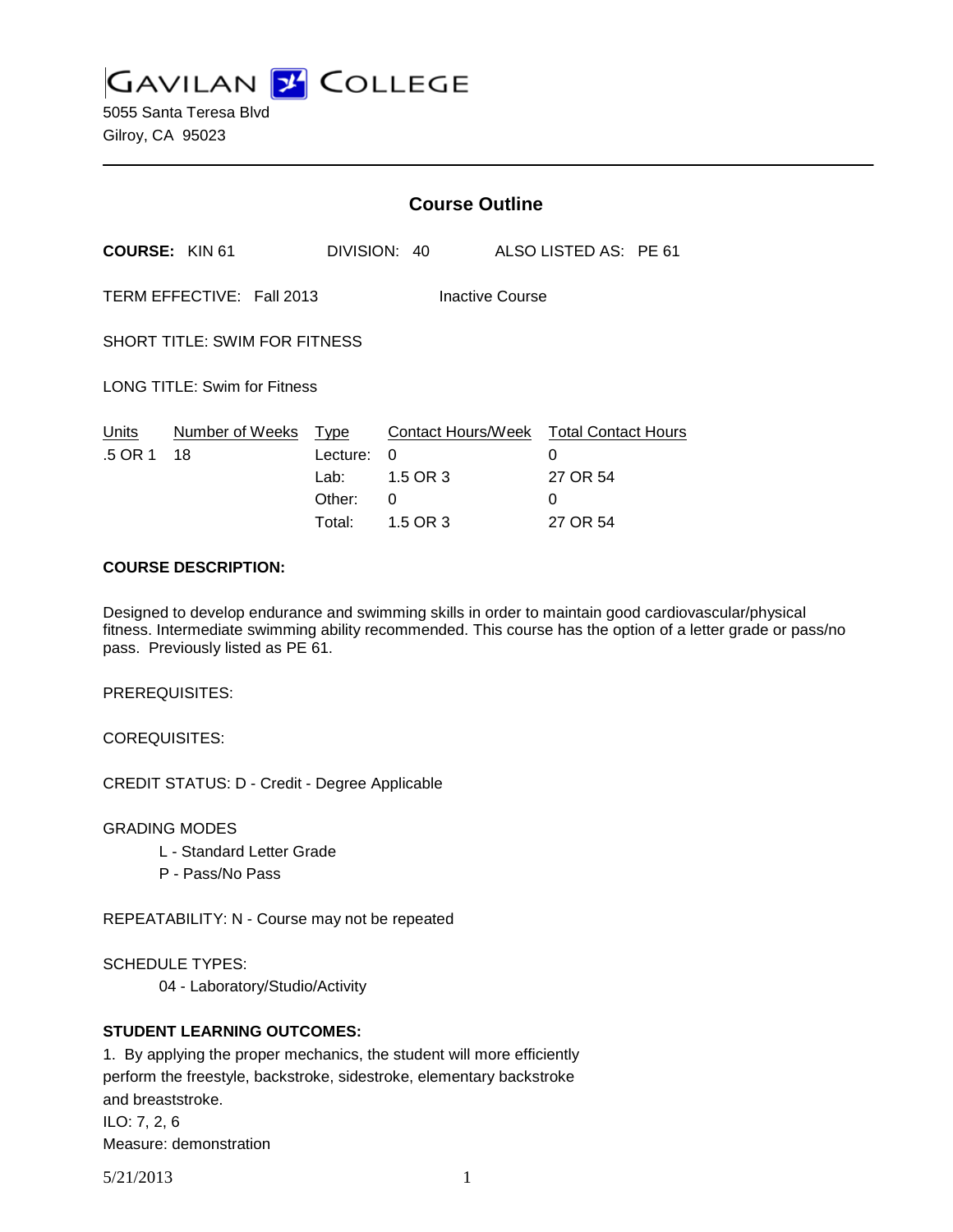2. The dolphin kick and the flip turn will be practiced in class workouts. ILO: 7, 6, 2, 4 Measure: performance 3. Utilizing the freestyle and two other strokes of their choice, the student will swim nonstop for a period of 30-60 minutes. ILO: 6, 7, 2 Measure: demonstration 4. They will monitor their target heart rate to determine their cardiovascular improvement. ILO: 6, 2, 7, 1 Measure: demonstration 5. Through the development of swimming skills, the student will recognize and value this physical activity which can be performed throughout life. ILO: 6, 1, 7, 4 Measure: class discussion

# **CONTENT, STUDENT PERFORMANCE OBJECTIVES, OUT-OF-CLASS ASSIGNMENTS**

Inactive Course: 11/26/2012

6.5 - 13 Hours

Course introduction. Information provided on Target Heart Rate and training at your THR as well as the three components of a complete cardiovascular fitness program. Pre-testing of student's fitness level and skill technique. This could include 10 or 20 freestyle for time. Establish individual skill and fitness goals and begin training program.

SPO: Students will calculate their THR. They will be able to explain the three components of a cardiovascular fitness program.

7.5 - 15 Hours

Continue swim for fitness training program. Provide information and have the students experience: the mechanical principles of the freestyle, backstroke, sidestroke, elementary backstroke and breaststroke. Techniques for becoming a more efficient swimmer will be discussed. This will include the head position, stroke pattern, body position, recovery and the kick. A variety of training methods; which could include speed workouts, intervals, ladder workouts, group workouts, kicks/pulls, distance workouts, sets and partner swim will be introduced. Midterm, which may include a 30 minute swim, 20 freestyle for time, and/or retesting.

SPO: Students will demonstrate the freestyle, backstroke, sidestroke, elementary backstroke and breaststroke. They will make adjustments in their technique in order to become a more efficient swimmer. 12 - 24 Hours

The guidelines for a circle swim will be presented. Continue working on cardiovascular fitness program. The techniques for the flip turn and the dolphin kick will be introduced. Workouts completed earlier in the class could be re-introduced. Refinement of stroke/s will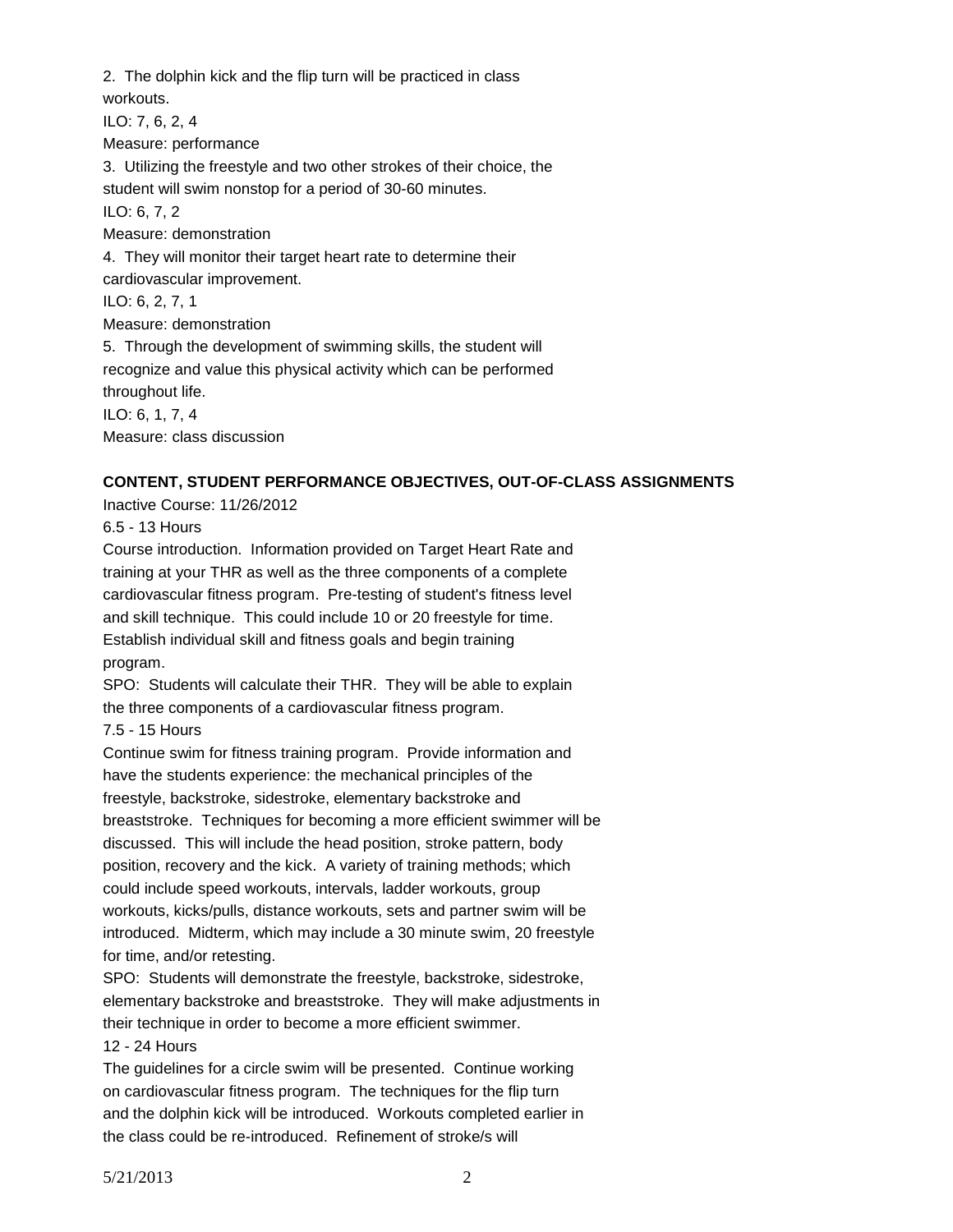continue. Post-testing to determine improvement levels. SPO: A flip turn and the dolphin kick will be demonstrated by the students. They will be able to execute a circle swim. Students will participate in a variety of workouts and monitor their THR to determine their training level.

2 Hours

Practical Final.

Students who repeat the class will have the opportunity to improve their technique and conditioning level. The student's skills or proficiencies will be enhanced by supervised repetition and practice.

## **METHODS OF INSTRUCTION:**

Demonstrations, small group interaction.

## **METHODS OF EVALUATION:**

The types of writing assignments required: Other: PARTICIPATION

The problem-solving assignments required:

None

The types of skill demonstrations required:

None

The types of objective examinations used in the course:

None

Other category:

None

The basis for assigning students grades in the course:

| Writing assignments:            |             | $0\% - 0\%$ |  |
|---------------------------------|-------------|-------------|--|
| Problem-solving demonstrations: |             | 0% - 0%     |  |
| Skill demonstrations:           | $0\% - 0\%$ |             |  |
| Objective examinations:         |             | $0\% - 0\%$ |  |
| Other methods of evaluation:    |             | $0\% - 0\%$ |  |
| <b>JUSTIFICATION:</b>           |             |             |  |

The department is requesting a name change, from the Physical Education and Athletics Department to the Department of Kinesiology and Athletics. The reasons for this action include:

1) A desire to follow suit with the 4-year colleges and universities.

2) A trend in the field. Community colleges are moving in this

direction with Cabrillo College already taking this action. Others such as Sacramento City College, Mission College, and Diablo Valley College are also in the process of changing their name as well. Gavilan College can be a leader in this trend.

3) This more closely describes what our profession is about.

"Kinesiology is the academic discipline concerned with the art and science of human movement."

4) The state academic senate has proposed that Kinesiology and Exercise Science majors be added to the Disciplines List so they have recognized the move in this direction.

5) Over recent years, there have been discussions within the State

5/21/2013 3